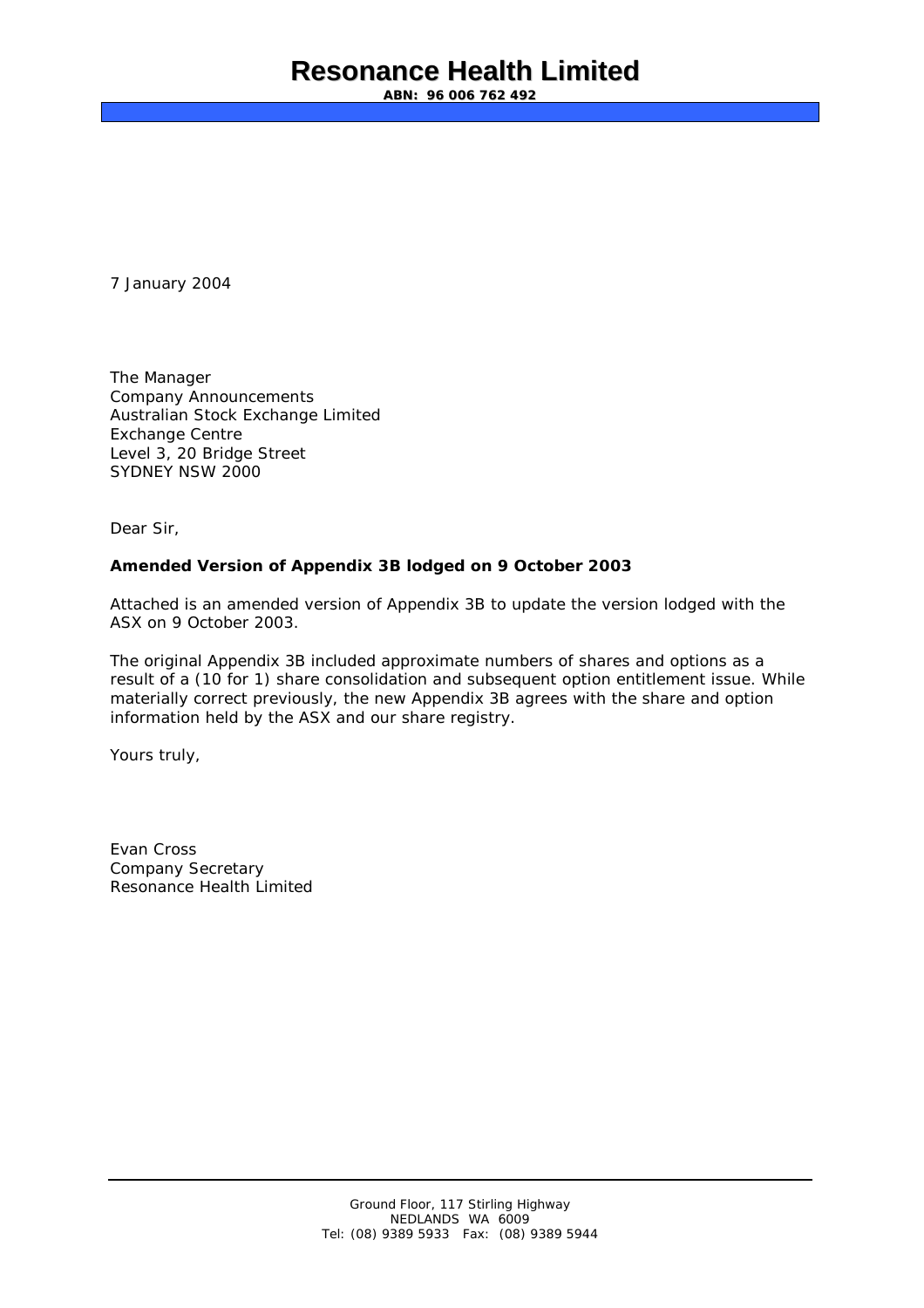*Rule 2.7, 3.10.3, 3.10.4, 3.10.5*

# **Appendix 3B**

## **New issue announcement, application for quotation of additional securities and agreement**

*Information or documents not available now must be given to ASX as soon as available. Information and documents given to ASX become ASX's property and may be made public.* 

Introduced 1/7/96. Origin: Appendix 5. Amended 1/7/98, 1/9/99, 1/7/2000, 30/9/2001, 11/3/2002, 1/1/2003.

Name of entity

Resonance Health Limited (formerly GEO2 Limited)

ABN

96 006 762 492

We (the entity) give ASX the following information.

## **Part 1 - All issues**

*You must complete the relevant sections (attach sheets if there is not enough space).*

| 1 | $\pm$ Class of $\pm$ securities issued or to<br>be issued                                                                                                   | Refer Annexure $A - Updated$ from Appendix<br>3B lodged on 9 October 2003.  |
|---|-------------------------------------------------------------------------------------------------------------------------------------------------------------|-----------------------------------------------------------------------------|
| 2 | Number of $\pm$ securities issued or<br>to be issued (if known) or<br>maximum number which may be<br>issued                                                 | Refer Annexure $A - U$ pdated from Appendix<br>3B lodged on 9 October 2003. |
| 3 | Principal terms of the <sup>+</sup> securities<br>(eg, if options, exercise price and<br>expiry date; if partly<br>paid<br>$+$ securities,<br>the<br>amount | Refer Annexure A                                                            |

+ See chapter 19 for defined terms.

outstanding and due dates for payment; if  $+$ convertible securities, the conversion price

and dates for conversion)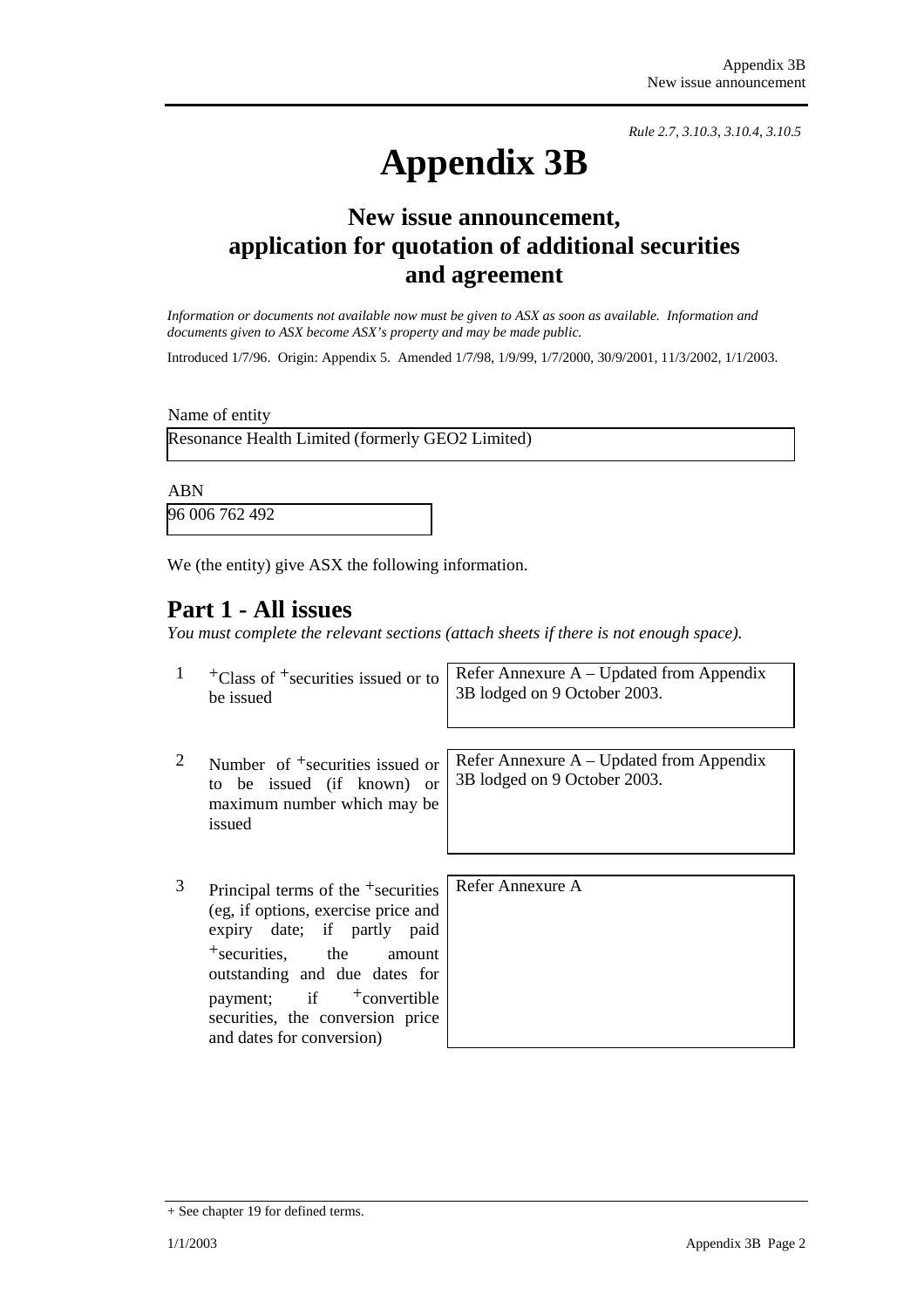| $\overline{4}$ | Do the $\pm$ securities rank equally                                                                                                                                                                                                                                                                                                                                                                           | Ordinary - Yes                                                                                                                                                                                                                                                                                                                                                                                                                                                                                             |  |
|----------------|----------------------------------------------------------------------------------------------------------------------------------------------------------------------------------------------------------------------------------------------------------------------------------------------------------------------------------------------------------------------------------------------------------------|------------------------------------------------------------------------------------------------------------------------------------------------------------------------------------------------------------------------------------------------------------------------------------------------------------------------------------------------------------------------------------------------------------------------------------------------------------------------------------------------------------|--|
|                | in all respects from the date of                                                                                                                                                                                                                                                                                                                                                                               |                                                                                                                                                                                                                                                                                                                                                                                                                                                                                                            |  |
|                | allotment with an existing <sup>+</sup> class                                                                                                                                                                                                                                                                                                                                                                  | Options – only in exercise                                                                                                                                                                                                                                                                                                                                                                                                                                                                                 |  |
|                | of quoted $+$ securities?                                                                                                                                                                                                                                                                                                                                                                                      |                                                                                                                                                                                                                                                                                                                                                                                                                                                                                                            |  |
|                | If the additional securities do not<br>rank equally, please state:<br>the date from which they do<br>the extent to which they<br>participate<br>for<br>the<br>next<br>dividend, (in the case of a<br>trust, distribution) or interest<br>payment<br>• the extent to which they do<br>not rank equally, other than in<br>relation to the next dividend,<br>distribution<br>interest<br><sub>or</sub><br>payment | Incentive Shares and Incentive Share Options<br>are based on terms and conditions of issue                                                                                                                                                                                                                                                                                                                                                                                                                 |  |
|                |                                                                                                                                                                                                                                                                                                                                                                                                                |                                                                                                                                                                                                                                                                                                                                                                                                                                                                                                            |  |
| 5              | Issue price or consideration                                                                                                                                                                                                                                                                                                                                                                                   | Ordinary shares 10 cents (post consolidation)<br>RHT (GEL) listed options 0.1 cents each<br>IVBH Incentive Shares 0.0001 cents<br>Unlisted Incentive Share options – free<br>Unlisted Advisor Options - 0.01 cents                                                                                                                                                                                                                                                                                         |  |
|                |                                                                                                                                                                                                                                                                                                                                                                                                                |                                                                                                                                                                                                                                                                                                                                                                                                                                                                                                            |  |
| 6              | Purpose of the issue<br>(If issued as consideration for the<br>acquisition of assets, clearly<br>identify those assets)                                                                                                                                                                                                                                                                                        | The purpose of the Offers are to:<br>satisfy the Company's obligations under the<br>٠<br>Implementation Agreement in relation to<br>the acquisition of all of the IVBH Shares;<br>provide additional working capital to allow<br>٠<br>the Company to complete the acquisition of<br>IVBH;<br>provide additional working capital for the<br>continued work on the Company's existing<br>technology; and<br>provide additional working capital for the<br>Company and to meet the expenses of the<br>Offers. |  |
| 7              | Dates of entering <sup>+</sup> securities<br>into uncertificated holdings or<br>despatch of certificates                                                                                                                                                                                                                                                                                                       | Refer to Annexure A                                                                                                                                                                                                                                                                                                                                                                                                                                                                                        |  |

<sup>+</sup> See chapter 19 for defined terms.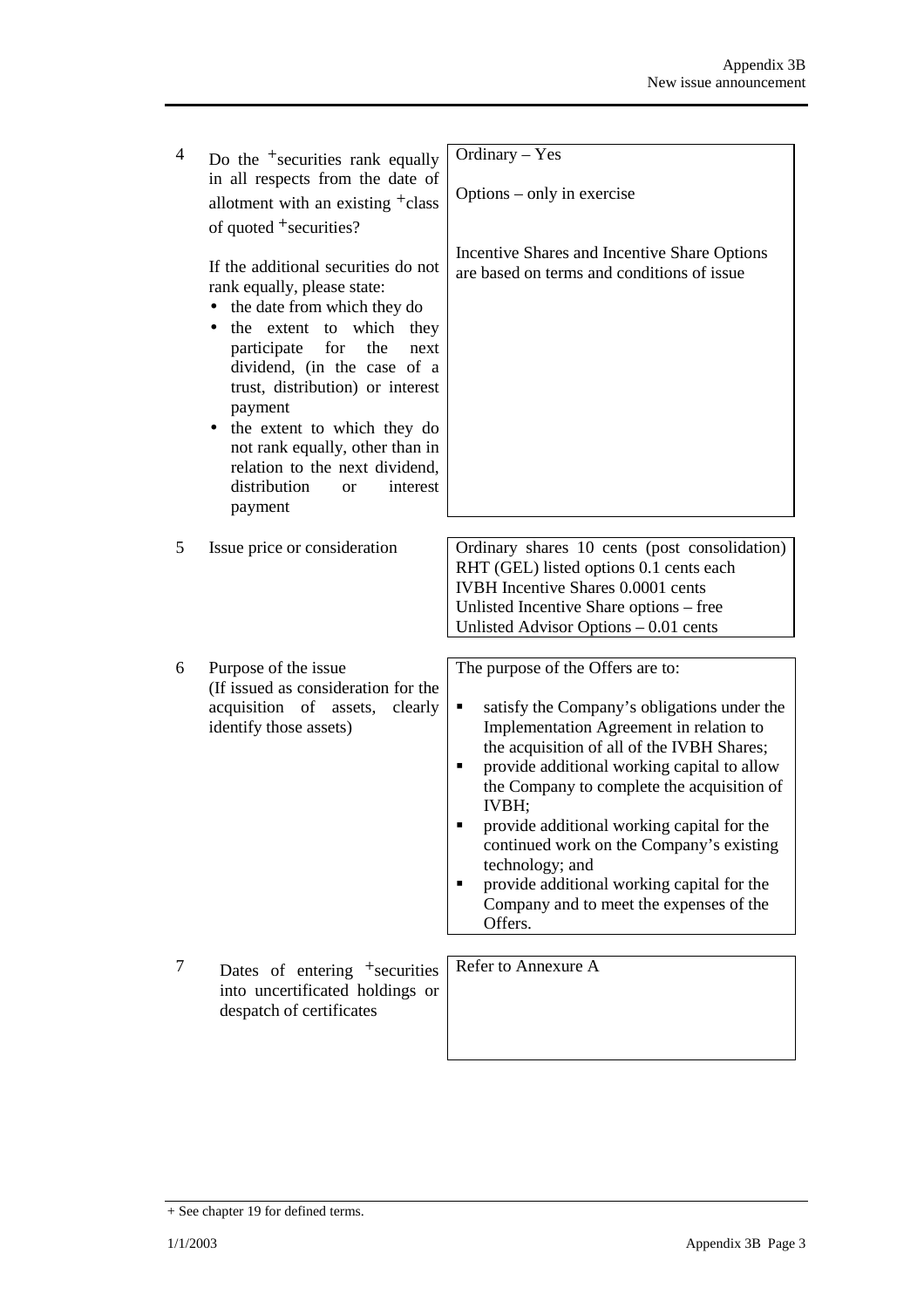|                                                                                                                                                           | Number                                           | <sup>+</sup> Class                                                           |
|-----------------------------------------------------------------------------------------------------------------------------------------------------------|--------------------------------------------------|------------------------------------------------------------------------------|
| -8<br>Number and <sup>+</sup> class of all<br><sup>+</sup> securities quoted on ASX<br>in<br><i>(including the securities)</i><br>clause 2 if applicable) | 40,141,476<br>(post consolidation)<br>50,346,503 | Ordinary<br>RHT (GEL) Listed<br>Options $-15$ cents on<br>or before 15/01/07 |
|                                                                                                                                                           | issued, if exercised                             | * refer to Annexure A regarding further option                               |

|   |                                           | Number                                                    | $+C$ lass                                    |
|---|-------------------------------------------|-----------------------------------------------------------|----------------------------------------------|
| 9 | Number and $\dagger$ class of<br>all      | 13,000,000                                                | Ordinary Shares -                            |
|   | <sup>+</sup> securities not quoted on ASX |                                                           | <b>Escrow to November</b>                    |
|   | (including the securities<br>in           |                                                           | 2004                                         |
|   | clause 2 if applicable)                   | 2,750,000 *                                               | Options $-10$ cents on<br>or before 15/01/07 |
|   |                                           | 41,000,000                                                | <b>IVBH</b> Incentive                        |
|   |                                           |                                                           | <b>Shares</b>                                |
|   |                                           |                                                           |                                              |
|   |                                           |                                                           | <b>IVBH</b> Incentive                        |
|   |                                           |                                                           | <b>Options</b>                               |
|   |                                           | 10,000,000                                                | Incentive options $-20$                      |
|   |                                           |                                                           | cents, 3 years from<br>date of issue         |
|   |                                           | 10,000,000                                                | Incentive options $-30$                      |
|   |                                           |                                                           | cents, 3 years from                          |
|   |                                           |                                                           | date of issue                                |
|   |                                           | 4,000,000 *                                               | RHT (GEL) Options -                          |
|   |                                           |                                                           | 15 cents on or before                        |
|   |                                           |                                                           | 15/01/07                                     |
|   |                                           | 4,000,000                                                 | Options - 20 cents, 3                        |
|   |                                           |                                                           | years from date of<br>issue                  |
|   |                                           |                                                           |                                              |
|   |                                           | * refer to Annexure A regarding further option issued, if |                                              |
|   |                                           | exercisable                                               |                                              |

10 Dividend policy (in the case of a trust, distribution policy) on the increased capital (interests)

Not applicable

<sup>+</sup> See chapter 19 for defined terms.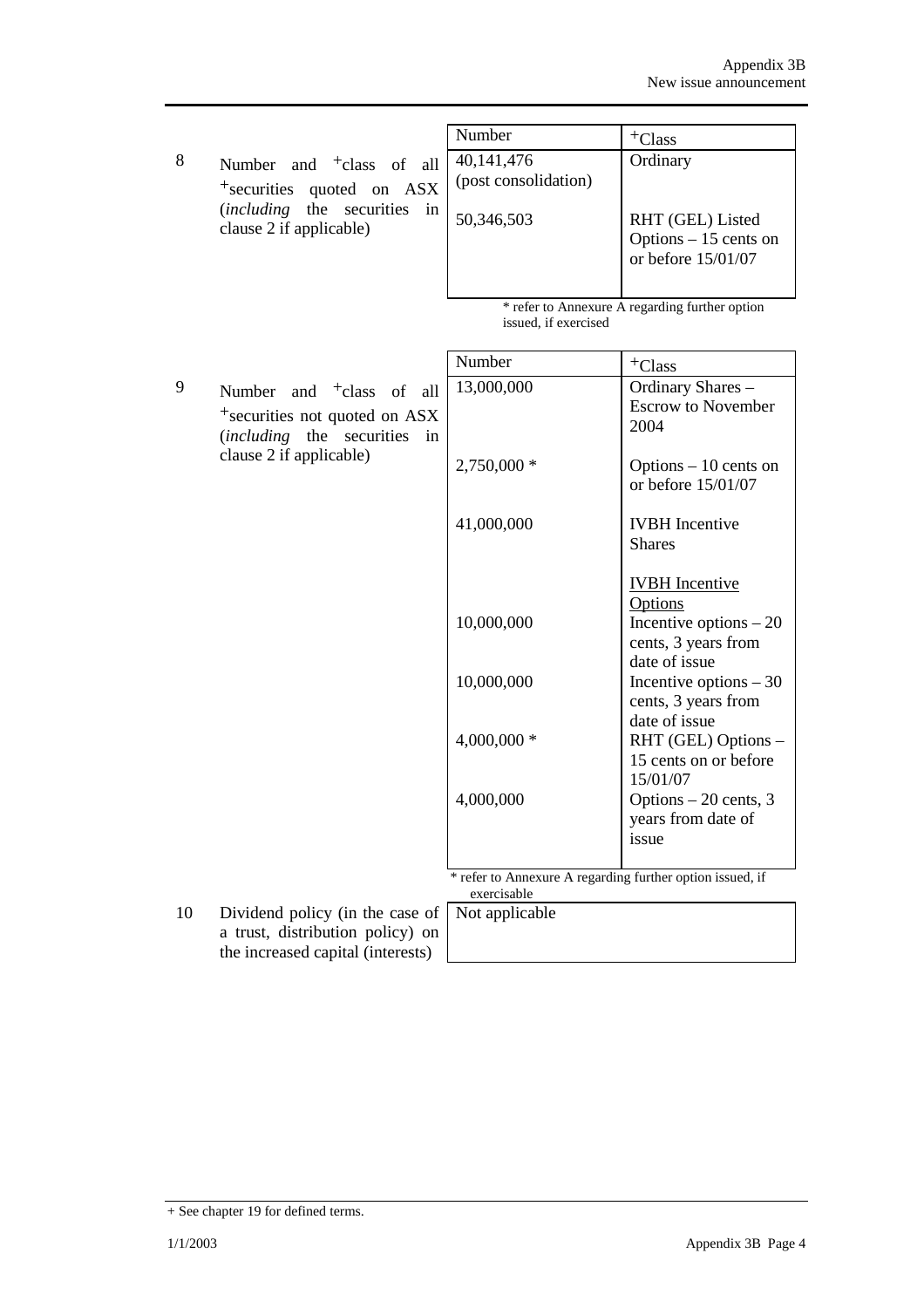# **Part 2 - Bonus issue or pro rata issue**

| 11 | holder<br>security<br>approval<br>Is<br>required?                                                                          | Yes – meeting to be held on 14 October 2003  |
|----|----------------------------------------------------------------------------------------------------------------------------|----------------------------------------------|
| 12 | Is the issue renounceable or non-<br>renounceable?                                                                         | Non-renounceable                             |
| 13 | Ratio in which the $+$ securities<br>will be offered                                                                       | 2 for 3 (post consolidation)                 |
| 14 | $+C$ lass of $+$ securities to which<br>the offer relates                                                                  | Options                                      |
| 15 | +Record date<br>determine<br>to<br>entitlements                                                                            | 10 November 2003                             |
| 16 | Will<br>holdings<br>different<br>on<br>registers (or subregisters) be<br>aggregated<br>for<br>calculating<br>entitlements? | N <sub>0</sub>                               |
| 17 | Policy for deciding entitlements<br>in relation to fractions                                                               | Entitlements rounded to nearest whole option |
| 18 | Names of countries in which the<br>entity has <sup>+</sup> security holders who<br>will not be sent new issue<br>documents | <b>USA</b><br>Canada                         |
|    | Note: Security holders must be<br>told how their entitlements are<br>to be dealt with.                                     |                                              |
|    | Cross reference: rule 7.7.                                                                                                 |                                              |
| 19 | Closing date for receipt<br>of<br>acceptances or renunciations                                                             | 1 December 2003                              |
| 20 | Names of any underwriters                                                                                                  | <b>HealthTec Growth Partners</b>             |
| 21 | Amount of any underwriting fee<br>or commission                                                                            | Nil                                          |
| 22 | Names of any brokers to the<br>issue                                                                                       | None                                         |

 $\mathsf{l}$ 

<sup>+</sup> See chapter 19 for defined terms.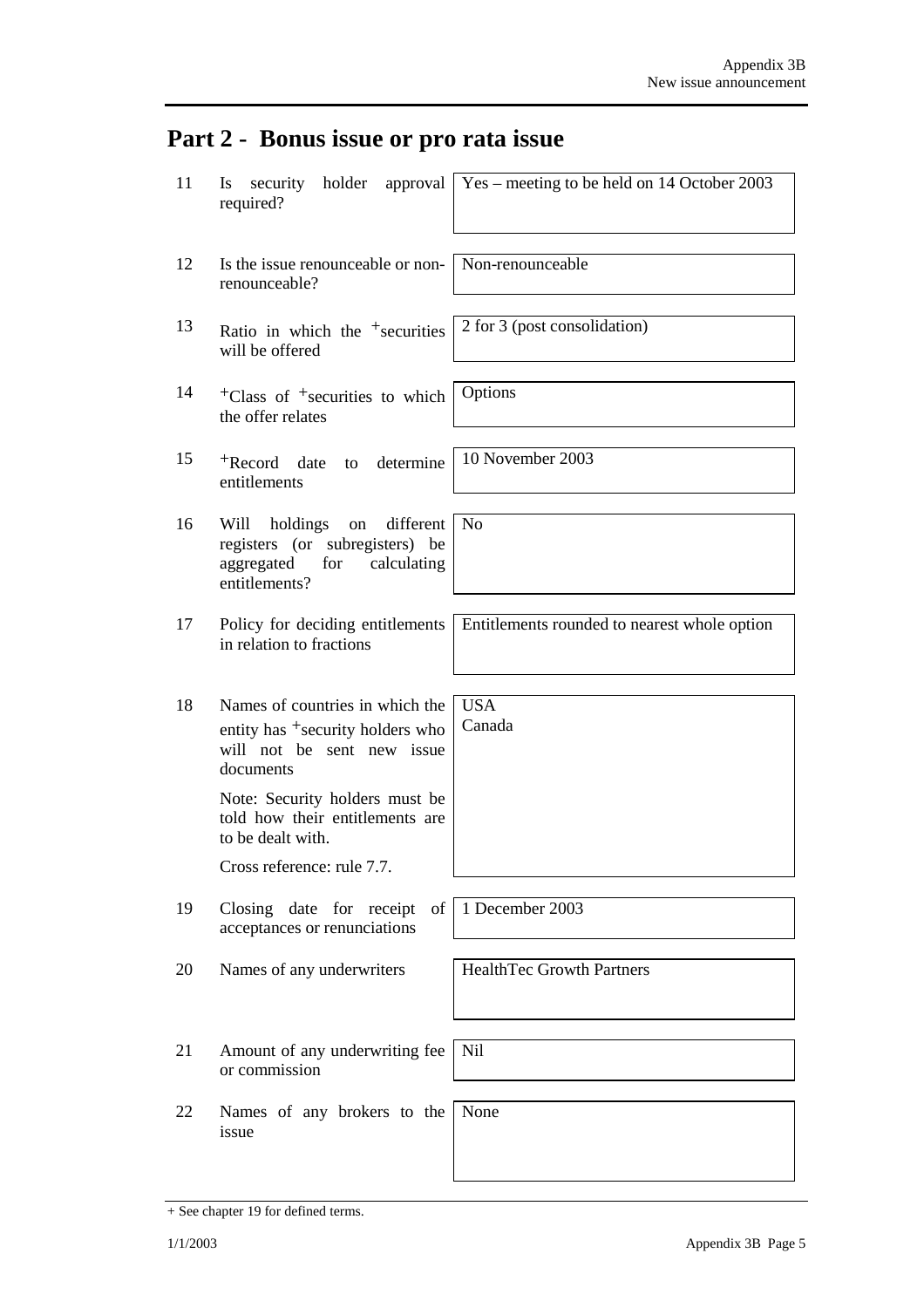| 23 | Fee or commission payable to<br>the broker to the issue                                                                                                                             | Not applicable      |
|----|-------------------------------------------------------------------------------------------------------------------------------------------------------------------------------------|---------------------|
| 24 | Amount of any handling fee<br>payable to brokers who lodge<br>acceptances or renunciations on<br>behalf of <sup>+</sup> security holders                                            | Not applicable      |
| 25 | If the issue is contingent on<br><sup>+</sup> security holders' approval, the<br>date of the meeting                                                                                | 14 October 2003     |
| 26 | Date entitlement and acceptance<br>form and prospectus or Product<br>Disclosure Statement will be<br>sent to persons entitled                                                       | 13 November 2003    |
| 27 | If the entity has issued options,<br>and the terms entitle option<br>participate<br>holders<br>to<br>on<br>exercise, the date on which<br>notices will be sent to option<br>holders | No options on issue |
| 28 | Date rights trading will begin (if<br>applicable)                                                                                                                                   | Not applicable      |
| 29 | Date rights trading will end (if<br>applicable)                                                                                                                                     | Not applicable      |
| 30 | How do <sup>+</sup> security holders sell<br>their entitlements in full through<br>a broker?                                                                                        | Not applicable      |
| 31 | How do <sup>+</sup> security holders sell<br>their<br>entitlements<br>of<br>part<br>through a broker and accept for<br>the balance?                                                 | Not applicable      |
| 32 | $\mu$ do $\tau$ + security<br>holders<br>How<br>of their entitlements<br>dispose<br>(except<br>by<br>sale through<br>a<br>broker)?                                                  | Not applicable      |
| 33 | <sup>+</sup> Despatch date                                                                                                                                                          | 8 December 2003     |

<sup>+</sup> See chapter 19 for defined terms.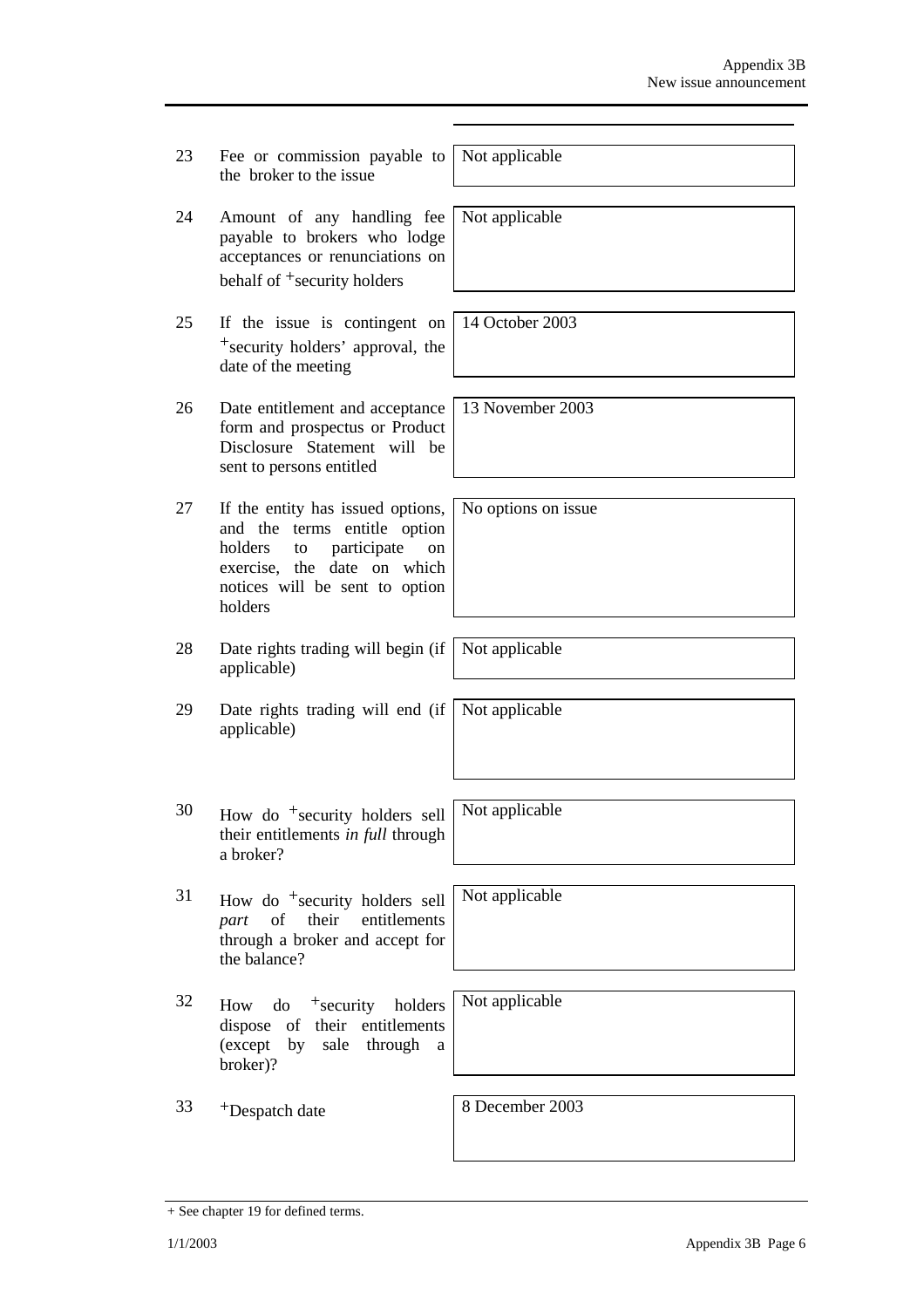## **Part 3 - Quotation of securities**

*You need only complete this section if you are applying for quotation of securities* 

- 34 Type of securities (*tick one*)
- (a)  $\checkmark$  Securities described in Part 1
- (b)  $\Box$  All other securities

Example: restricted securities at the end of the escrowed period, partly paid securities that become fully paid, employee incentive share securities when restriction ends, securities issued on expiry or conversion of convertible securities

## **Entities that have ticked box 34(a)**

#### **Additional securities forming a new class of securities**

*Tick to indicate you are providing the information or documents*

- $35$  If the +securities are +equity securities, the names of the 20 largest holders of the additional  $+$ securities, and the number and percentage of additional +securities held by those holders
- $36$  If the <sup>+</sup>securities are <sup>+</sup>equity securities, a distribution schedule of the additional +securities setting out the number of holders in the categories 1 - 1,000 1,001 - 5,000 5,001 - 10,000 10,001 - 100,000 100,001 and over
- $37 \Box$  A copy of any trust deed for the additional +securities

## **Entities that have ticked box 34(b)**

38 Number of securities for which +quotation is sought



39 Class of +securities for which quotation is sought



<sup>+</sup> See chapter 19 for defined terms.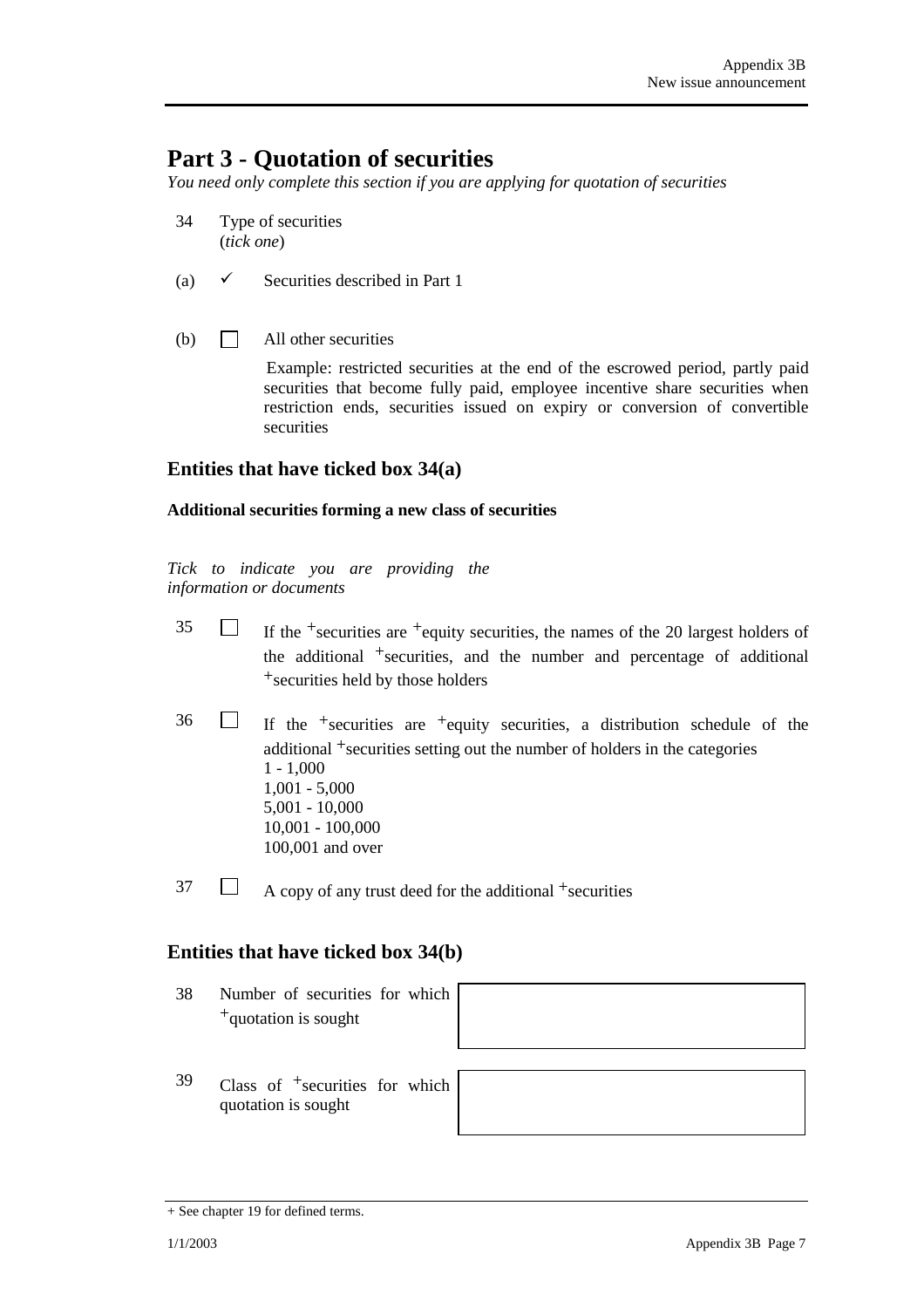40 Do the +securities rank equally in all respects from the date of allotment with an existing +class of quoted +securities?

> If the additional securities do not rank equally, please state:

- the date from which they do
- the extent to which they participate for the next dividend, (in the case of a trust, distribution) or interest payment
- the extent to which they do not rank equally, other than in relation to the next dividend, distribution or interest payment
- 41 Reason for request for quotation now

Example: In the case of restricted securities, end of restriction period

(if issued upon conversion of another security, clearly identify that other security)

|                                                                                             | Number | $+C$ lass |
|---------------------------------------------------------------------------------------------|--------|-----------|
| 42<br>Number and $\dagger$ class of all                                                     |        |           |
| <sup>+</sup> securities quoted on ASX<br><i>(including the securities in clause)</i><br>38) |        |           |
|                                                                                             |        |           |

<sup>+</sup> See chapter 19 for defined terms.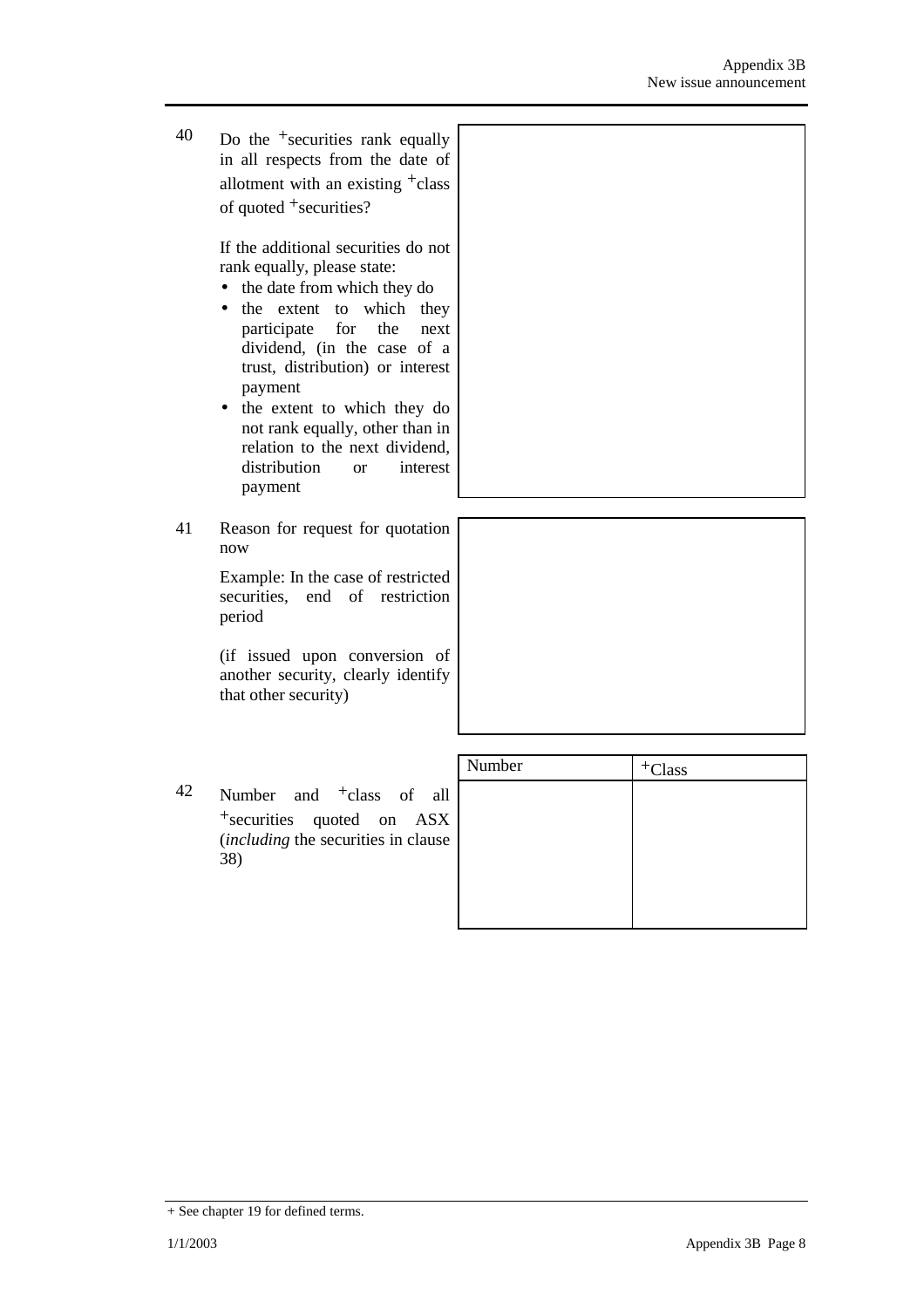### **Quotation agreement**

- <sup>+</sup>Ouotation of our additional <sup>+</sup>securities is in ASX's absolute discretion. ASX may quote the +securities on any conditions it decides.
- 2 We warrant the following to ASX.
	- The issue of the  $+$ securities to be quoted complies with the law and is not for an illegal purpose.
	- There is no reason why those  $+$ securities should not be granted  $+$ quotation.
	- An offer of the <sup>+</sup>securities for sale within 12 months after their issue will not require disclosure under section 707(3) or section 1012C(6) of the Corporations Act.

Note: An entity may need to obtain appropriate warranties from subscribers for the securities in order to be able to give this warranty

- Section 724 or section 1016E of the Corporations Act does not apply to any applications received by us in relation to any +securities to be quoted and that no-one has any right to return any <sup>+</sup>securities to be quoted under sections 737, 738 or 1016F of the Corporations Act at the time that we request that the  $+$ securities be quoted.
- We warrant that if confirmation is required under section 1017F of the Corporations Act in relation to the  $+$ securities to be quoted, it has been provided at the time that we request that the <sup>+</sup>securities be quoted.
- If we are a trust, we warrant that no person has the right to return the  $+$ securities to be quoted under section 1019B of the Corporations Act at the time that we request that the +securities be quoted.
- 3 We will indemnify ASX to the fullest extent permitted by law in respect of any claim, action or expense arising from or connected with any breach of the warranties in this agreement.
- 4 We give ASX the information and documents required by this form. If any information or document not available now, will give it to ASX before <sup>+</sup>quotation of the <sup>+</sup>securities begins. We acknowledge that ASX is relying on the information and documents. We warrant that they are (will be) true and complete.

**Evan Cross Company secretary 7 January 2004** 

<sup>+</sup> See chapter 19 for defined terms.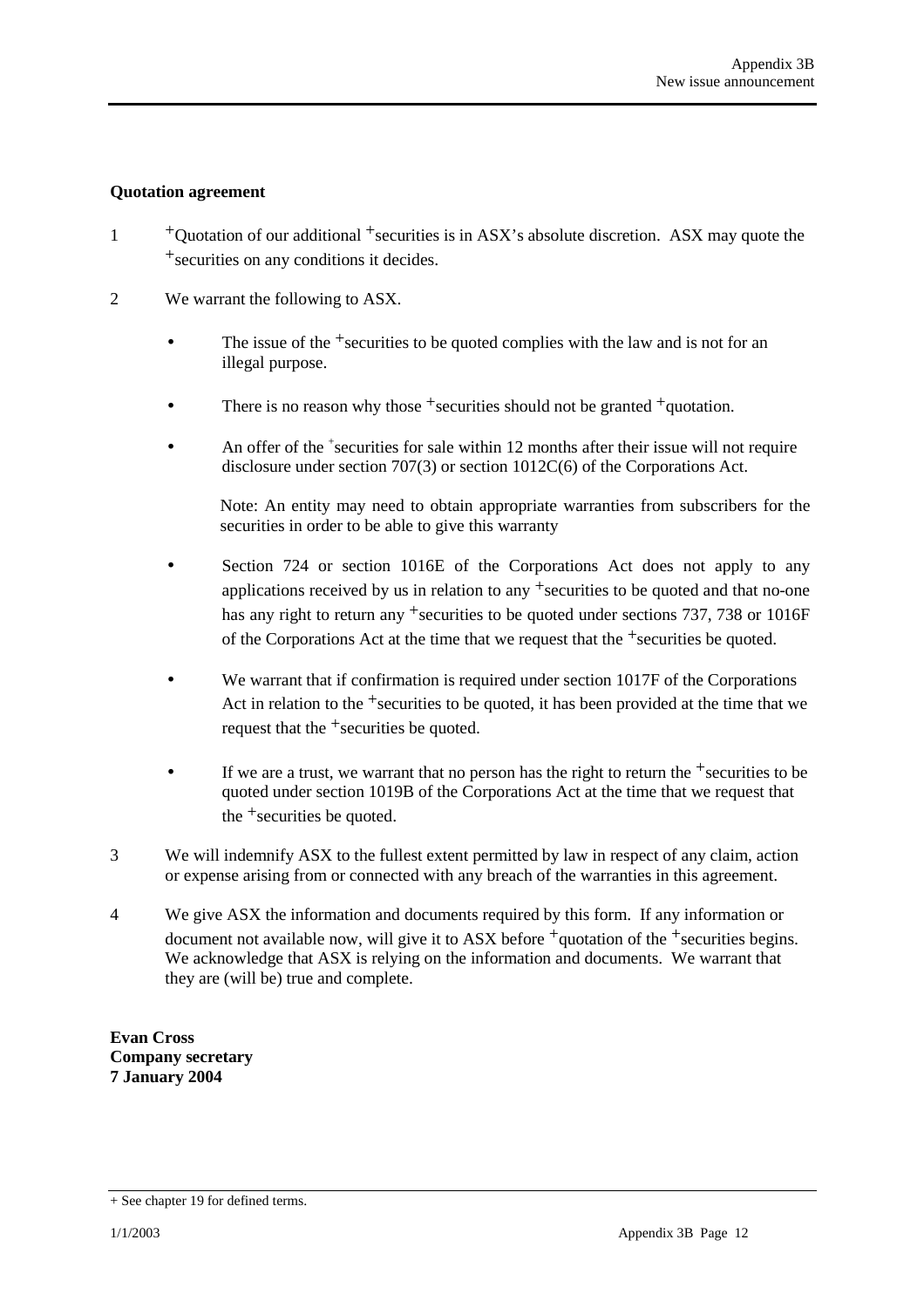#### **Annexure A**

| <b>Shares</b>  | <b>Share Capital</b>                          | <b>Issue Price</b>                    |
|----------------|-----------------------------------------------|---------------------------------------|
| 271,393,005    | Shares currently on Issue                     |                                       |
| 27,141,476     | 1:10 Consolidation (rounded)                  |                                       |
| 13,000,000     | <b>Placement of Shares</b>                    | 10 cents                              |
| 40,141,476     | <b>Total Listed Shares</b>                    |                                       |
| 13,000,000     | Consideration Shares (In escrow)              | 10 cents                              |
| 53, 141, 476   | <b>Total Shares on Issue</b>                  |                                       |
|                | <b>IVBH OFFERS</b>                            |                                       |
| 41,000,000     | <b>Consideration Incentive Shares **</b>      | 0.0001 cents<br><b>Exercise Price</b> |
| 10,000,000     | Incentive Share Options Unlisted **           | 20 cents                              |
| 10,000,000     | Incentive Share Options Unlisted **           | 30 cents                              |
| 4,000,000      | Incentive Share Options - 15/01/2007 *,**     | 15 cents                              |
| 4,000,000      | Incentive Share Options (Advisor) Unlisted ** | 20 cents                              |
| 28,000,000     | <b>Total IVBH Offer Options</b>               |                                       |
| <b>Options</b> | <b>Options on Issue</b>                       | <b>Exercise Price</b>                 |
| <b>Nil</b>     | Existing Options on Issue                     |                                       |
| 18,096,503     | Entitlement Issue $-15/01/2007$ *             | 15 cents                              |
| 6,500,000      | Placement Issue $- 15/01/2007$ *              | 15 cents                              |
| 23,000,000     | Acquisition Issue - $15/01/2007$ *            | 15 cents                              |
| 2,750,000      | Advisor Issue - 15/01/2007 *                  | 15 cents                              |
| 50,346,503     | <b>Total Listed RHT (GEL) Options</b>         |                                       |
| 2,750,000      | Advisor Issue Unlisted *                      | 10 cents                              |

<sup>+</sup> See chapter 19 for defined terms.